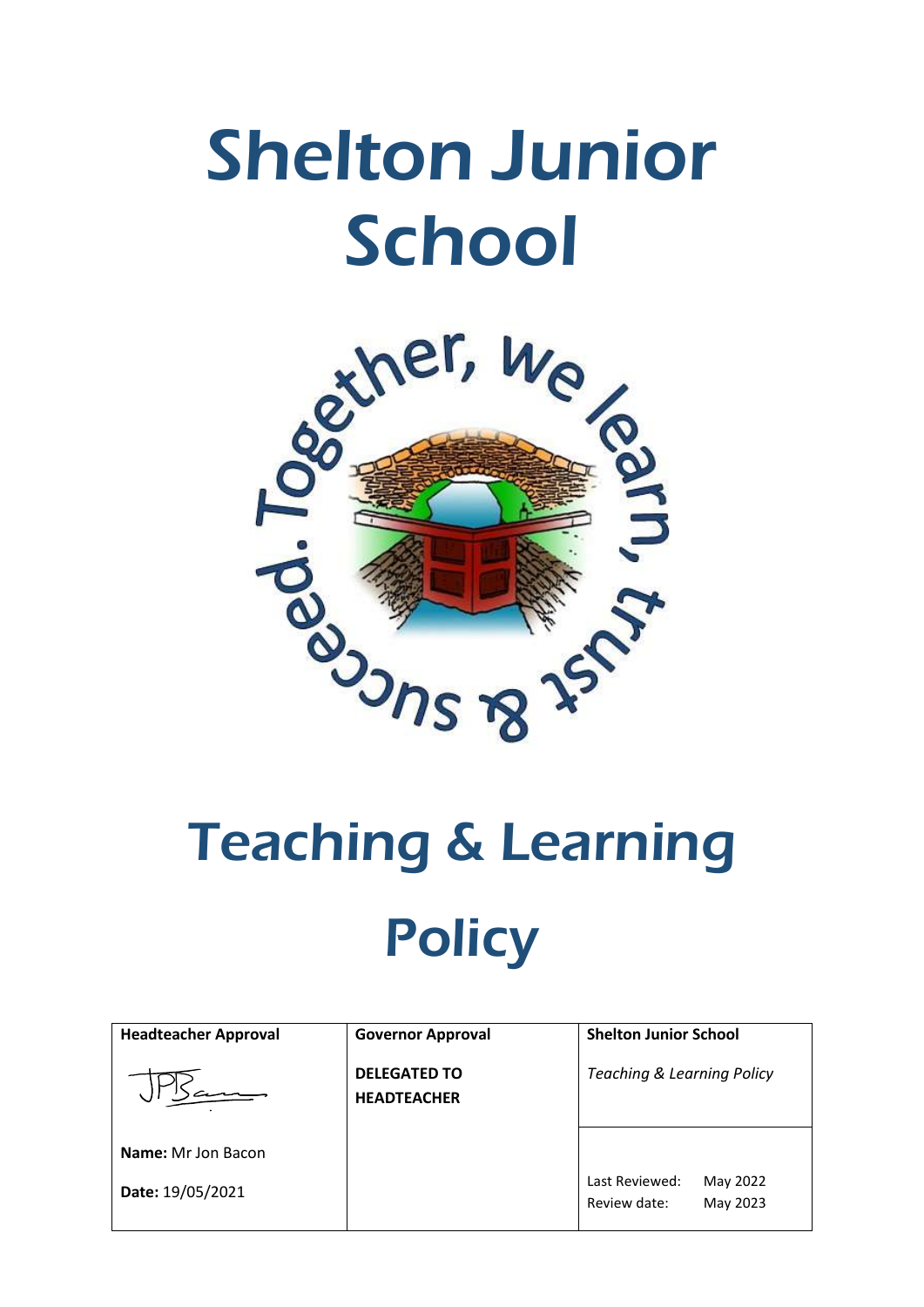### <span id="page-1-0"></span>**Policy review dates and changes**

| <b>Date</b> | By whom | Summary of changes made |
|-------------|---------|-------------------------|
|             |         |                         |
|             |         |                         |
|             |         |                         |
|             |         |                         |
|             |         |                         |
|             |         |                         |
|             |         |                         |
|             |         |                         |
|             |         |                         |
|             |         |                         |
|             |         |                         |
|             |         |                         |
|             |         |                         |
|             |         |                         |
|             |         |                         |
|             |         |                         |
|             |         |                         |
|             |         |                         |
|             |         |                         |
|             |         |                         |
|             |         |                         |

*Teaching & Learning Policy*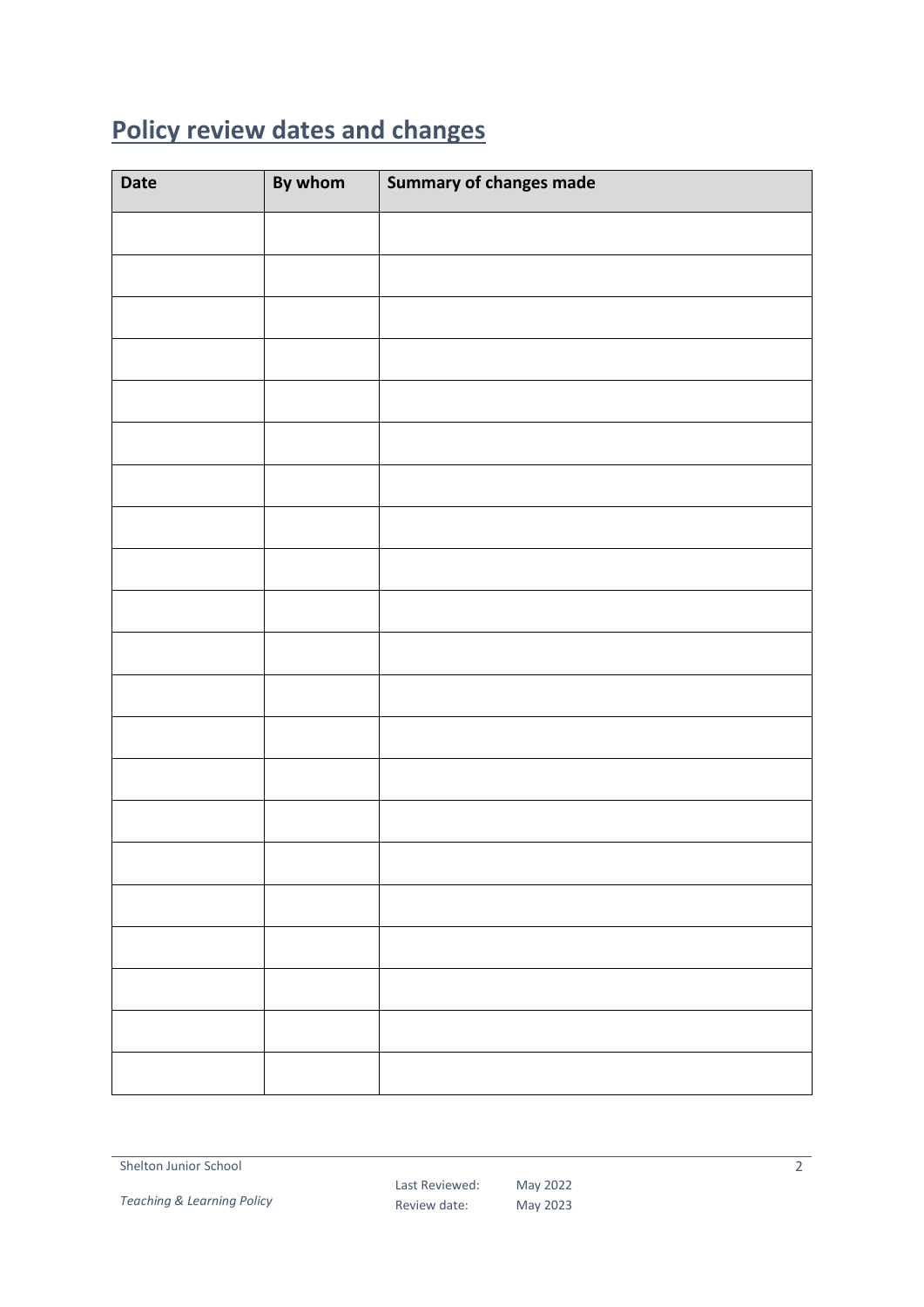#### Contents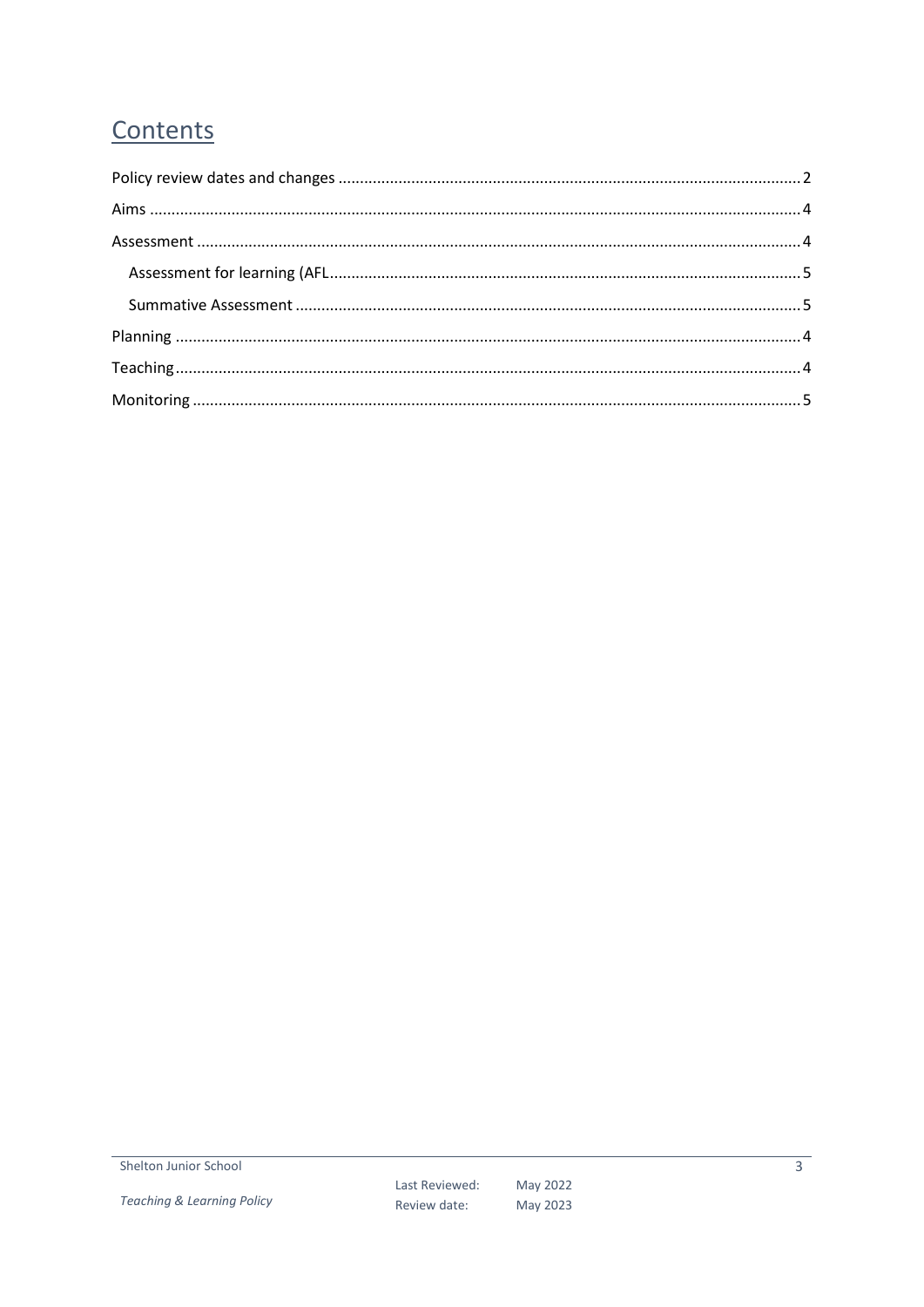#### <span id="page-3-0"></span>**Aims**

Our mission is to create a school where every child can reach their full potential so that they are ready for the next step in their education. Effective teaching and learning is the main way in which we achieve this.

The purpose of this policy is to provide clear and coherent knowledge and understanding of the principles of good teaching and learning. It aims to identify the elements of effective teaching and learning and how these are linked to school and professional development at our school.

#### <span id="page-3-1"></span>**Planning**

- $\bullet$  Identifies the expected learning outcomes.
- Is clear and precise.
- **•** Identifies prior learning.
- <span id="page-3-2"></span>• Supports and challenges all students.

#### **Teaching**

Teachers aim to include Rosenshine's 10 Principles of Instruction<sup>1</sup> which are:

- 1. Begin a lesson with a short review of previous learning
- 2. Present new material in small steps with student practice after each step
- 3. Ask a large number of questions and check the responses of all students
- 4. Provide models
- 5. Guide student practice
- 6. Check for student understanding
- 7. Obtain a high success rate
- 8. Provide scaffolds for difficult tasks
- 9. Require and monitor independent practice
- 10. Engage students in weekly and monthly review

At Shelton, we facilitate these principles through:

- Opportunities for developing positive learning behaviours through the Shelton SuperPowers
- Structured sessions with clear routines that identify and address gaps and misconceptions
- An emphasis on verbal, formative feedback that is immediate
- Planning templates with clear learning expectations
- Focus core skills and 'deepening skills' so all learners can succeed
- Regular opportunities for recall and review of previous knowledge
- A timetable with short, focused sessions

Shelton Junior School

1

<sup>&</sup>lt;sup>1</sup> For further information on Rosenshine's Principles of Instruction see <https://sheltonj.derby.sch.uk/rosenshine/>